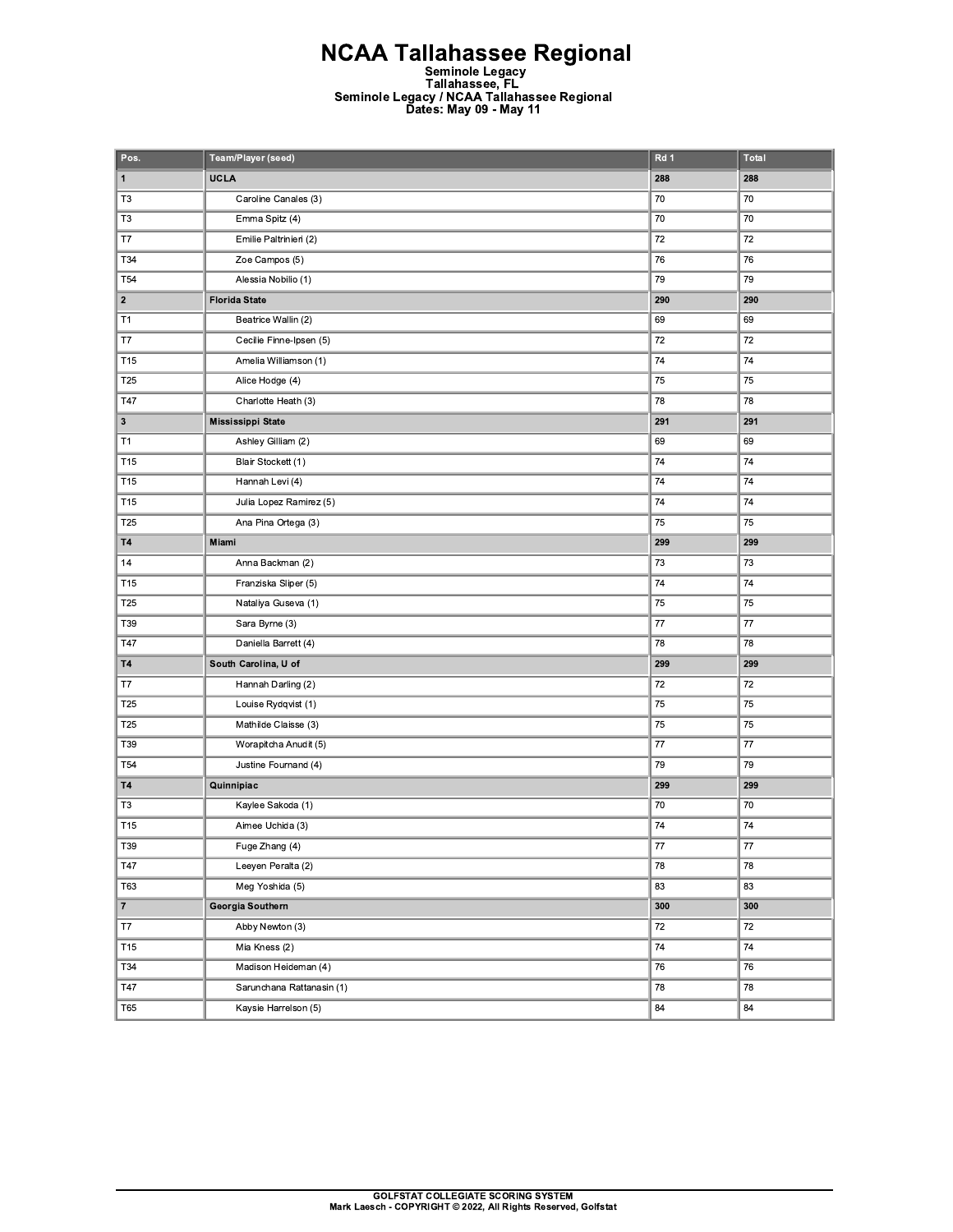| Pos.            | Team/Player (seed)           | Rd <sub>1</sub> | Total    |
|-----------------|------------------------------|-----------------|----------|
| 8               | <b>Ole Miss</b>              | 301             | 301      |
| T7              | Andrea Lignell (2)           | 72              | 72       |
| T25             | Chiara Tamburlini (1)        | 75              | 75       |
| T34             | Julia Johnson (3)            | 76              | 76       |
| T47             | McKinley Cunningham (5)      | 78              | 78       |
| <b>T59</b>      | Natacha Husted (4)           | 81              | 81       |
| 9               | <b>North Florida</b>         | 305             | 305      |
| T <sub>15</sub> | Christin Eisenbeiss (1)      | 74              | $\bf 74$ |
| T <sub>15</sub> | Mindy Herrick (2)            | 74              | 74       |
| T25             | Sara McKevitt (3)            | 75              | 75       |
| T61             | Daniela Gonzalez Pinto (5)   | 82              | 82       |
| <b>T65</b>      | Jessie Cai (4)               | 84              | 84       |
| 10              | <b>College of Charleston</b> | 306             | 306      |
| T <sub>15</sub> | Emma Schimpf (2)             | 74              | 74       |
| T34             | Smith Knaffle (5)            | 76              | 76       |
| T39             | Mary Kathryn Talledo (4)     | 77              | 77       |
| <b>T54</b>      | Jodee Tindal (3)             | 79              | 79       |
| <b>T63</b>      | Viktoria Hund (1)            | 83              | 83       |
| 11              | <b>Illinois</b>              | 307             | 307      |
| T25             | Kornkamol Sukaree (2)        | 75              | 75       |
| T39             | Isabel Sy (3)                | 77              | 77       |
| T39             | Lexanne Halama (5)           | 77              | 77       |
| T47             | Crystal Wang (1)             | 78              | 78       |
| T47             | Siyan Chen (4)               | 78              | 78       |
| 12              | Denver                       | 312             | 312      |
| T <sub>25</sub> | Alyson Bean (3)              | 75              | 75       |
| <b>T34</b>      | Emma Bryant (5)              | 76              | 76       |
| 58              | Clara Gestsdottir (4)        | 80              | 80       |
| T59             | Anna Cathrine Krekling (2)   | 81              | 81       |
| T61             | Anna Zanusso (1)             | 82              | 82       |